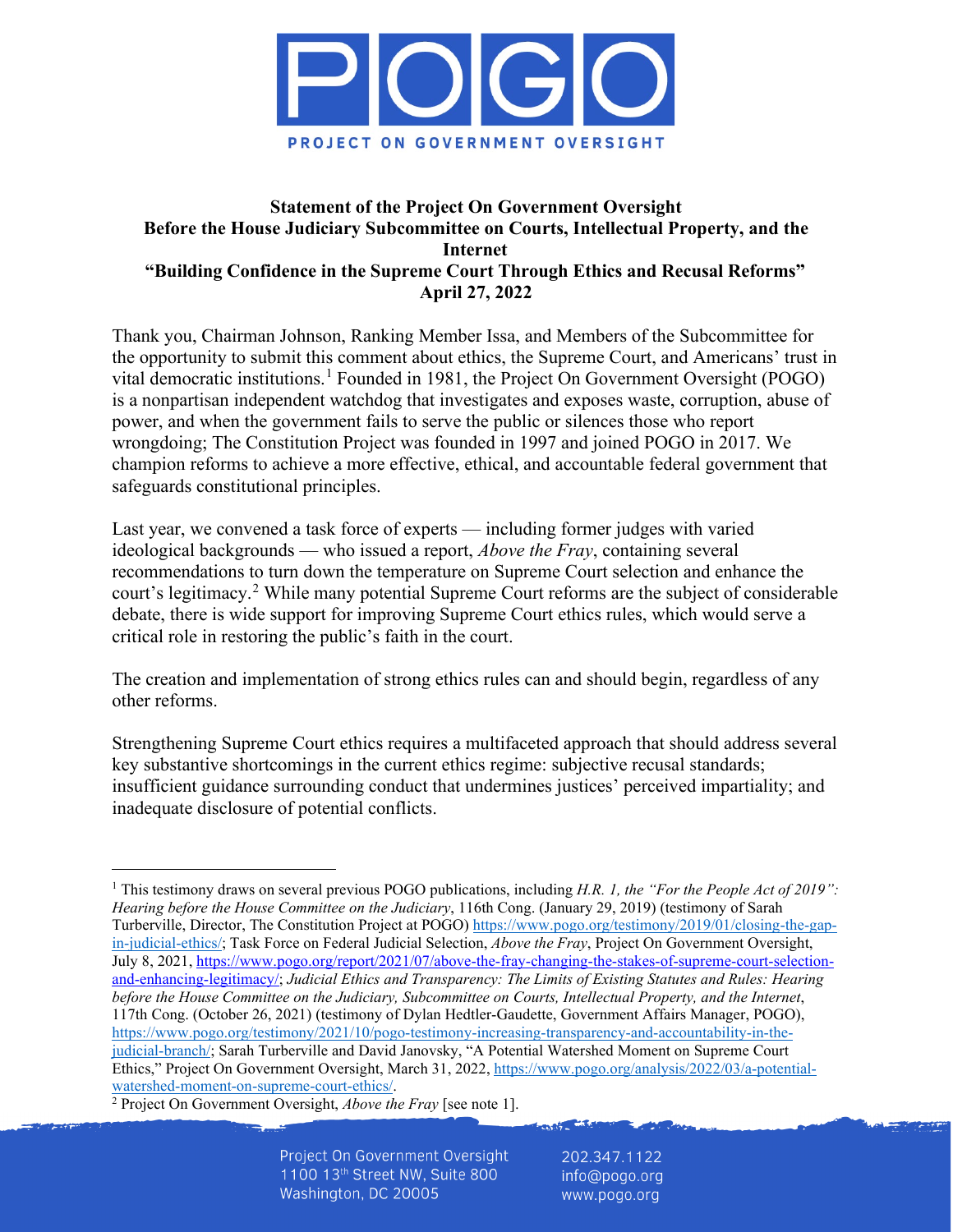Filling these gaps will likewise require multiple approaches, including strengthening and expanding existing laws and creating a code of conduct for the Supreme Court. Finally, all these reforms should contain mechanisms to ensure full and faithful compliance.

The recently introduced 21st Century Courts Act is a commendable step toward addressing many of these issues. This testimony elaborates on the ethics challenges facing the court to help guide the committee as it considers that bill and any future legislation.

## **The Need for Supreme Court Ethics Reform**

As the most prominent judges in the country, there is little doubt that justices of the Supreme Court have a significant influence on the public's understanding of the workings and role of the courts, and — consequently — on their trust in the judiciary's commitment to fairness and impartiality. The concentration of power among just a handful of people on the court underscores how vital it is for justices to comport with a robust ethical framework.

There are a handful of statutes, case law, and norms that currently provide a basic — and, as my testimony argues, insufficient — ethics framework for the Supreme Court. Section 455 of Title 28 of the United States Code specifies when judges and justices must recuse themselves from a proceeding. It contains a blanket obligation to recuse whenever a judge or justice's "impartiality might reasonably be questioned."<sup>[3](#page-1-0)</sup> The Ethics in Government Act of 1978 also confers limited ethical responsibilities by requiring federal judges, including Supreme Court justices, to submit annual financial disclosures.[4](#page-1-1)

However, these laws have gaps that undermine their aims — and Chief Justice John Roberts has publicly cast doubt on whether these laws are actually binding on Supreme Court justices.<sup>[5](#page-1-2)</sup> And members of the nation's highest court are not covered by the Judicial Conduct and Disability Act of 1980, which created a process for the filing and investigation of complaints and for discipline of federal judges.<sup>[6](#page-1-3)</sup>

According to Chief Justice Roberts, the Supreme Court justices also consult the "Code of Conduct for United States Judges," which does not formally apply to the justices but governs the conduct of judges in lower federal courts.[7](#page-1-4) But episodes over the last two decades — including several in very recent memory — have made clear that the Supreme Court's informal consultation of the code is not sufficient. Appearances matter in government ethics, and the inadequacy of the Supreme Court's ethics rules sends a signal, even if unintended, that the justices are above the standards for every other judge.

<span id="page-1-0"></span><sup>&</sup>lt;sup>3</sup> The provision, originally passed in 1940, was extended to appeals court judges and Supreme Court justices in 1974. The law also instructs judges to step aside when they have personal biases toward parties or knowledge of disputed facts; have previously been involved with a case as a lawyer, judge, or public servant; have a financial interest or a family member with a financial interest in the outcome; or when they or a family member are involved in or could be affected by the proceedings. 28 U.S.C. § 455 (2021)[, https://law.cornell.edu/uscode/text/28/455.](https://law.cornell.edu/uscode/text/28/455) <sup>4</sup> 5 U.S.C. App. § 101(f)(11), [https://uscode.house.gov/view.xhtml?req=\(title:5a%20section:101%20edition:prelim.](https://uscode.house.gov/view.xhtml?req=(title:5a%20section:101%20edition:prelim)

<span id="page-1-2"></span><span id="page-1-1"></span><sup>5</sup> Chief Justice John Roberts, "2011 Year-End Report on the Federal Judiciary," (December 31, 2011), 7, [https://www.supremecourt.gov/publicinfo/year-end/2011year-endreport.pdf.](https://www.supremecourt.gov/publicinfo/year-end/2011year-endreport.pdf)

<span id="page-1-3"></span><sup>6</sup> 28 U.S.C. §§ 351-364 (2021)[, https://www.law.cornell.edu/uscode/text/28/part-I/chapter-16.](https://www.law.cornell.edu/uscode/text/28/part-I/chapter-16)

<span id="page-1-4"></span><sup>7</sup> Roberts, "2011 Year-End Report on the Federal Judiciary," 4 [see note 5].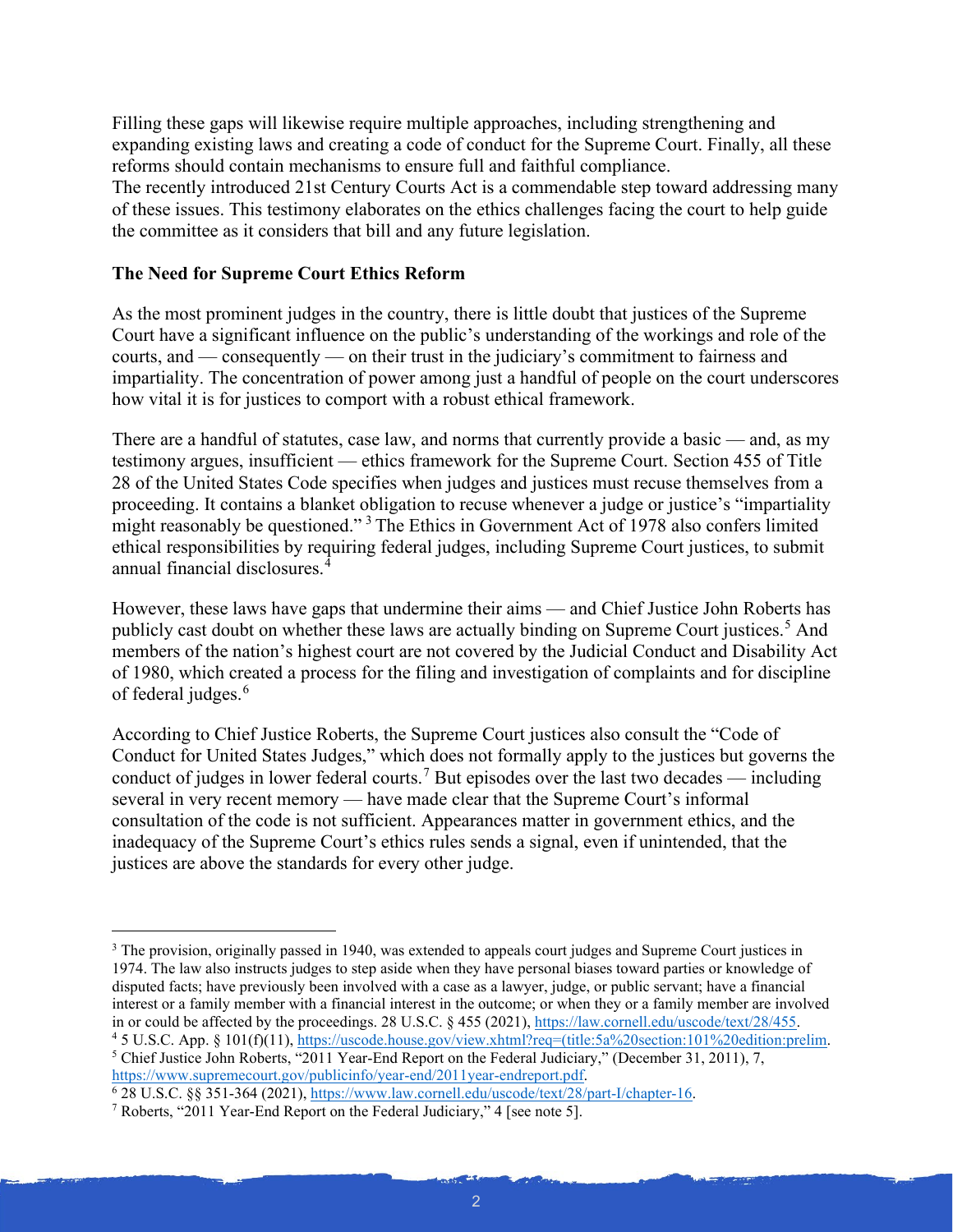Ethics reform is neither partisan nor personal. Lapses are not limited to justices who ascribe to a particular judicial philosophy or were nominated by presidents of one party or the other. Every justice who has served in the last decade has done something that has raised questions about propriety and impartiality.[8](#page-2-0)

While ethics reform must be informed by past incidents, it is fundamentally a forward-looking effort, one designed to ensure the Supreme Court has the best possible system in place to support the public's faith in the institution.

# **The Importance of a Code of Conduct**

Every other federal judge is bound by a code of conduct.<sup>[9](#page-2-1)</sup> The only exceptions are the most visible and consequential jurists in the land — the justices of the Supreme Court.

Having been entrusted with that great power, the justices owe the public not only a commitment to the ethical use of power, but also a conspicuous demonstration of their ethical conduct. While the simplest solution may be to apply the "Code of Conduct for United States Judges" to the Supreme Court as well, the existing code of conduct for lower federal court judges does not address a number of issues that are particular to the ethical conduct of Supreme Court justices, such as disqualification and the impact of public appearances and other off-the-bench conduct. It is time for the justices to be bound by a code of conduct that accounts for the unique circumstances that accompany service on the nation's highest court.

A Supreme Court code of conduct is a bipartisan idea whose time has come. In 2018, Ranking Member Issa sponsored a bill that contained a provision for a Supreme Court code of conduct.<sup>[10](#page-2-2)</sup> The recently introduced 21st Century Courts Act similarly directs the court to create a code for itself.<sup>[11](#page-2-3)</sup> Even President Biden's bipartisan Commission on the Supreme Court — a body unwilling to endorse any specific recommendations following its exhaustive, multi-month review of Supreme Court reforms — seemed to agree that the court would benefit from a code. It wrote, "experience in other contexts suggests that the adoption of an advisory code would be a positive step on its own, even absent binding sanctions."<sup>[12](#page-2-4)</sup>

As we will discuss below, a Supreme Court code of conduct is one avenue for addressing some of the substantive shortcomings in the current ethics regime for the court.

<span id="page-2-0"></span><sup>&</sup>lt;sup>8</sup> Fix the Court, "Ahead of House Hearing on SCOTUS Ethics, We Recount the Justices' Many Ethical Lapses," March 2, 2022[, https://fixthecourt.com/2022/03/ahead-house-hearing-scotus-ethics-recount-justices-many-ethical](https://fixthecourt.com/2022/03/ahead-house-hearing-scotus-ethics-recount-justices-many-ethical-lapses/)[lapses/;](https://fixthecourt.com/2022/03/ahead-house-hearing-scotus-ethics-recount-justices-many-ethical-lapses/) Turberville and Janovsky, "A Potential Watershed Moment on Supreme Court Ethics" [see note 1]

<span id="page-2-1"></span><sup>9</sup> Judicial Conference of the United States, "Code of Conduct for United States Judges," *Guide to Judiciary Policy*, vol. 2, ch. 2 (March 12, 2019), 2,

[https://www.uscourts.gov/sites/default/files/code\\_of\\_conduct\\_for\\_united\\_states\\_judges\\_effective\\_march\\_12\\_2019.p](https://www.uscourts.gov/sites/default/files/code_of_conduct_for_united_states_judges_effective_march_12_2019.pdf) [df.](https://www.uscourts.gov/sites/default/files/code_of_conduct_for_united_states_judges_effective_march_12_2019.pdf)

<span id="page-2-2"></span><sup>10</sup> Judiciary ROOM Act of 2018, H.R. 6755, 115th Cong. (2018), [https://www.congress.gov/bill/115th](https://www.congress.gov/bill/115th-congress/house-bill/6755)[congress/house-bill/6755.](https://www.congress.gov/bill/115th-congress/house-bill/6755)

<span id="page-2-3"></span> $11$  21st Century Courts Act, 117th Cong. § 2 (2022),

[https://www.whitehouse.senate.gov/imo/media/doc/21CA%20Bill%20Text%20\(117th\)%20EMBARGOED%20to%](https://www.whitehouse.senate.gov/imo/media/doc/21CA%20Bill%20Text%20(117th)%20EMBARGOED%20to%201130%204-6.pdf) [201130%204-6.pdf.](https://www.whitehouse.senate.gov/imo/media/doc/21CA%20Bill%20Text%20(117th)%20EMBARGOED%20to%201130%204-6.pdf)

<span id="page-2-4"></span><sup>&</sup>lt;sup>12</sup> Presidential Commission on the Supreme Court of the United States, *Final Report*, December 2021, 221, [https://www.whitehouse.gov/wp-content/uploads/2021/12/SCOTUS-Report-Final-12.8.21-1.pdf.](https://www.whitehouse.gov/wp-content/uploads/2021/12/SCOTUS-Report-Final-12.8.21-1.pdf)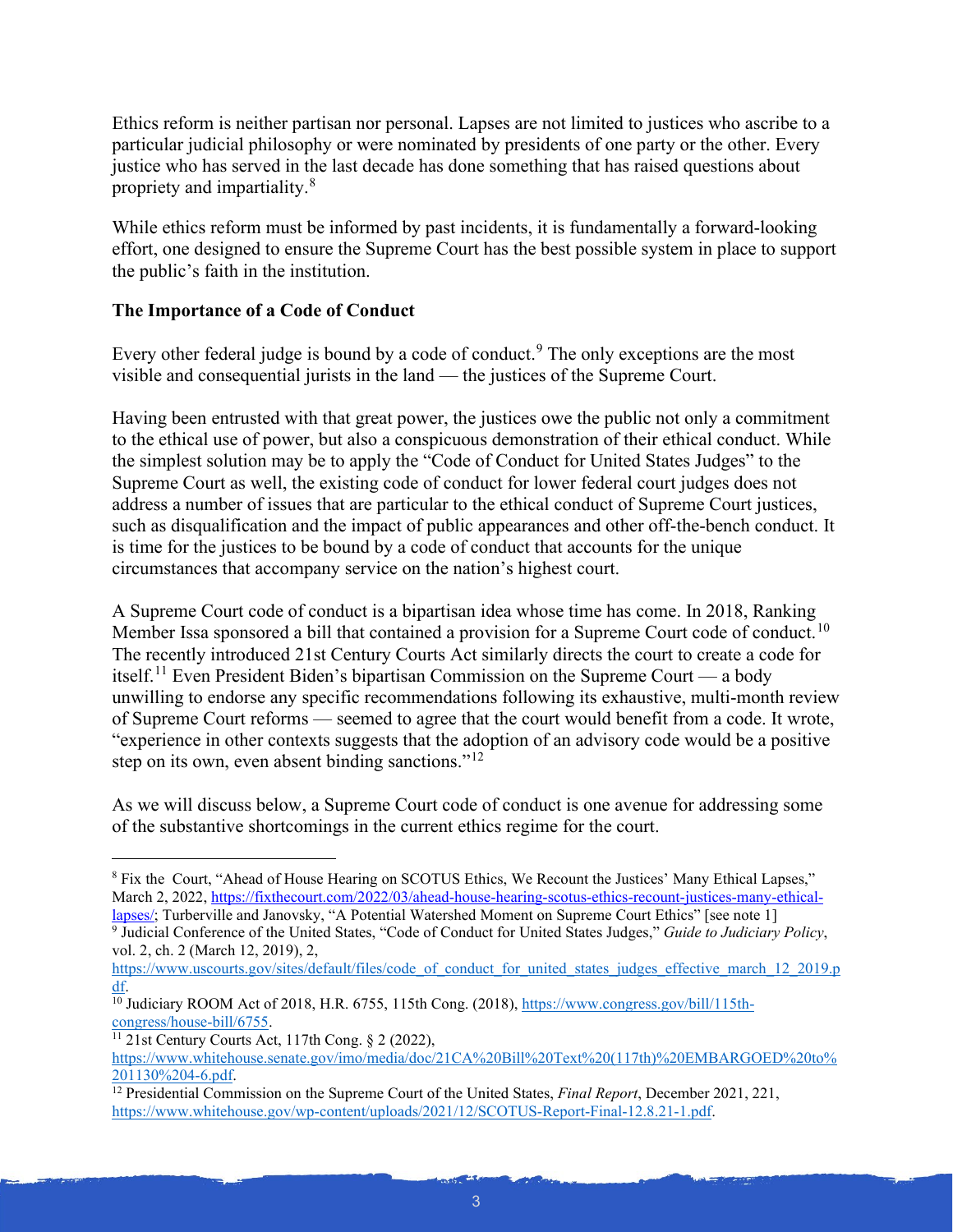#### **Addressing Recusal**

On its face, the federal law that governs recusal standards for federal judges applies to Supreme Court justices as well.<sup>13</sup> But unlike lower court judges, recused Supreme Court justices cannot be replaced, making their recusal decisions even more consequential. Supreme Court ethics reform must adequately account for unique circumstances facing a justice's disqualification from hearing a case. This requires rebalancing the justices' current reluctance to recuse in any but the most extreme circumstances and creating a system that leads to more transparent and impartial decision-making around recusals.

Currently, when deciding whether to recuse, Supreme Court justices weigh the impact of an actual or perceived conflict of interest against concerns about the evenly split decision that could result from their disqualification. The often-counterproductive argument that justices have a "duty to sit," that is, to hear cases, has the effect of keeping justices involved where objective considerations would suggest recusal was prudent.<sup>[14](#page-3-1)</sup>

Recusal for even apparent conflicts is far more beneficial to the court than having nine justices hear any given case.<sup>[15](#page-3-2)</sup> Any new code of conduct should critically examine the presumptions on which the "duty to sit" is based.<sup>[16](#page-3-3)</sup> As our task force emphasized, recent history and scholarship have shown that an even-numbered court is not a significant problem.<sup>[17](#page-3-4)</sup> In fact, the evidence

<span id="page-3-3"></span><span id="page-3-2"></span><span id="page-3-1"></span><sup>14</sup> For example, see Jeffrey Stempel, "Chief William's Ghost: The Problematic Persistence of the Duty to Sit Doctrine*,*" *Buffalo Law Review*, vol. 57 (2009), 813-958, [https://scholars.law.unlv.edu/facpub/232/.](https://scholars.law.unlv.edu/facpub/232/) In his 2004 memo in Cheney v. U.S. Dist. Ct., Justice Scalia wrote that recusal to avoid the perception of bias "might be sound advice if I were sitting on a Court of Appeals. ... There, my place would be taken by another judge, and the case would proceed normally. On the Supreme Court, however, the consequence is different." Cheney v. U.S. Dist. Ct., 542 U.S. 367 (2004) (Scalia, J. memo), 3[, https://www.supremecourt.gov/opinions/03pdf/03-475scalia.pdf.](https://www.supremecourt.gov/opinions/03pdf/03-475scalia.pdf) 15 Judges do have a responsibility to hear cases: Canon 3(A)(2) of the "Code of Conduct for United States Judges" states, "a judge should hear and decide matters assigned, unless disqualified" [see note 9]. However, the purpose of this provision is not to narrow the instances where disqualification is required, but rather to prevent judges from avoiding potentially unpopular issues. See Stempel, "Chief William's Ghost," 818-834 [see note 14]. <sup>16</sup> Congress attempted to address the justices' reluctance to recuse following Justice Rehnquist's citation of what became known as the "duty to sit" to justify his refusal to disqualify from a case where a conflict was readily apparent. See *Laird v. Tatum*, 409 U.S. 824, 838 (1972); Sherrilyn A. Ifill, "Do Appearances Matter?: Judicial Impartiality and the Supreme Court in Bush v. Gore," *Maryland Law Review*, vol. 61, no. 3 (2002), 619, [https://digitalcommons.law.umaryland.edu/cgi/viewcontent.cgi?article=3174&context=mlr.](https://digitalcommons.law.umaryland.edu/cgi/viewcontent.cgi?article=3174&context=mlr) In 1974, Congress amended the judicial disqualification statute requiring judges' and justices' recusal in cases where their "impartiality might reasonably be questioned." See 28 U.S.C. § 544 (2022), [https://www.law.cornell.edu/uscode/text/28/544.](https://www.law.cornell.edu/uscode/text/28/544) In 1993, Justices William Rehnquist, John Paul Stevens, Sandra Day O'Connor, Antonin Scalia, Anthony Kennedy, Clarence Thomas, and Ruth Bader Ginsburg issued a recusal policy statement that expressed an unwillingness to recuse in some circumstances due to the perceived impact of recusal on the court: "We do not think it would serve the public interest to go beyond the requirements of the statute, and to recuse ourselves, out of an excess of caution, whenever a relative is a partner in the firm before us or acted as a lawyer at an earlier stage. Even one unnecessary recusal impairs the functioning of the Court." "Statement of Recusal Policy," November 1, 1993, 1, [http://eppc.org/docLib/20110106\\_RecusalPolicy23.pdf.](http://eppc.org/docLib/20110106_RecusalPolicy23.pdf)

[https://lawrepository.ualr.edu/cgi/viewcontent.cgi?article=1315&context=appellatepracticeprocess.](https://lawrepository.ualr.edu/cgi/viewcontent.cgi?article=1315&context=appellatepracticeprocess)

<span id="page-3-0"></span><sup>&</sup>lt;sup>13</sup> See 28 U.S.C. § 455. In his 2011 letter on judicial ethics, Chief Justice Roberts questioned whether § 455 could constitutionally be applied to the justices [see note 5].

<span id="page-3-4"></span><sup>17</sup> See Ryan Black and Lee Epstein, "Recusals and the 'Problem' of an Equally Divided Supreme Court," *Journal of Appellate Practice and Process*, vol. 7, no. 1 (2005), 81,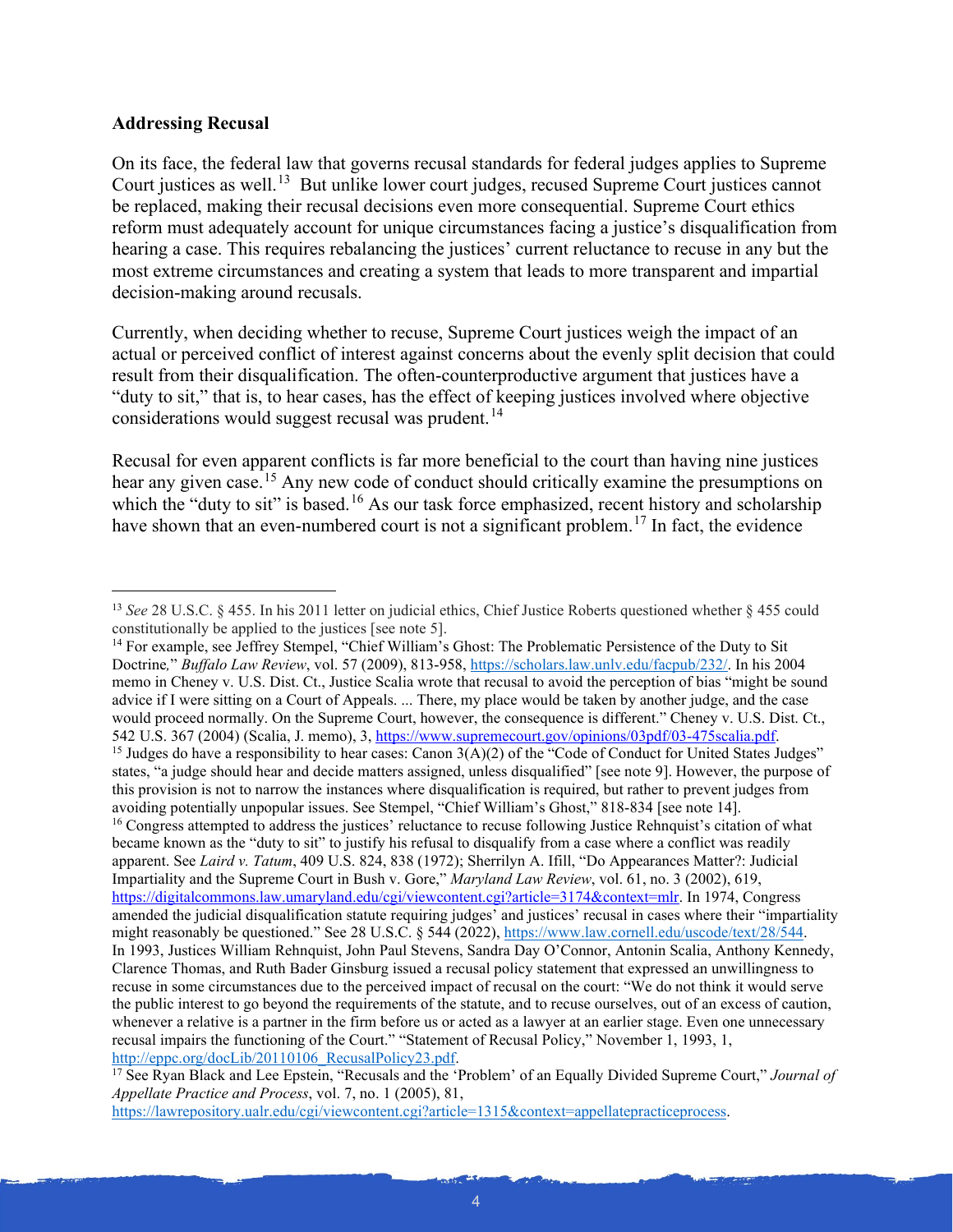suggests otherwise — the court may be more inclined to seek common ground and more modest and narrow decisions when faced with the prospect of an even split.<sup>[18](#page-4-0)</sup>

Even so, there are reforms that could allay any concern about a split decision. The "duty to sit" is rendered moot if the court can replace a recused justice. While such a reform would be a departure, there is good precedent at the federal and state level. Retired Supreme Court justices already have the option of hearing cases as part of circuit court panels, and the law could be modified to allow them to fill in for recused justices as well.<sup>[19](#page-4-1)</sup> This practice is already in place in states like New Hampshire, where the law permits the state's chief justice to randomly select a retired justice to temporarily serve if there is a vacancy left due to a disqualification.<sup>20</sup>

Congress should also clarify the recusal statute to better specify the types of situations that require recusal. While the current law lists several specific scenarios, largely dealing with conflicts from financial or employment relationships, many scenarios fall under the law's catchall provision, which requires recusal when a reasonable person would doubt a judge's impartiality.<sup>[21](#page-4-3)</sup> The 21st Century Courts Act would add much-needed detail, including specifying additional financial or work entanglements by judges or their families that require recusal and covering organizations affiliated with ones that pose a direct conflict.<sup>[22](#page-4-4)</sup>

Revised recusal rules, both in statute and a code of conduct, should also clarify when financial or other circumstances involving a justice's family member would counsel the justice's disqualification from a case. This is not to suggest a justice should be disqualified simply because a spouse or child has strong views on controversial topics. The law currently requires recusal when a justice's immediate family has an "interest that could be substantially affected" by the outcome of a case, but it provides little elaboration.<sup>[23](#page-4-5)</sup> If a relative is closely affiliated with a litigant, amicus, or issue before the court, that should call for a more critical analysis. The public has no way of knowing what justices and their close relatives discuss, and the public should not have to take it on faith that relatives who are tied to litigants are refraining from exerting influence.

Stronger recusal rules will have limited use if the enforcement mechanism is not improved. Currently, lower court judges and the justices decide for themselves if they can sit impartially on a case.<sup>[24](#page-4-6)</sup> The justices' recusal decisions (or refusals) lack even the rudimentary enforcement

<span id="page-4-3"></span><sup>21</sup> 28 U.S.C. §455(a) (2022), [https://www.law.cornell.edu/uscode/text/28/455.](https://www.law.cornell.edu/uscode/text/28/455)

<span id="page-4-0"></span><sup>&</sup>lt;sup>18</sup> In 2017, Justice Samuel Alito commented, "Having eight was unusual and awkward. That probably required having a lot more discussion of some things and more compromise and maybe narrower opinions in some cases that we would have issued otherwise." Quoted in Jess Bravin, "With Court at Full Strength, Alito Foresees Less Conservative Compromise With Liberal Bloc," *Wall Street Journal*, April 21, 2017,

[https://www.wsj.com/articles/BL-WB-68082.](https://www.wsj.com/articles/BL-WB-68082) See also Adam Liptak, "A Cautious Supreme Court Sets a Modern Record for Consensus," *New York Times*, June 27, 2017, [https://www.nytimes.com/2017/06/27/us/politics/supreme](https://www.nytimes.com/2017/06/27/us/politics/supreme-court-term-consensus.html)[court-term-consensus.html.](https://www.nytimes.com/2017/06/27/us/politics/supreme-court-term-consensus.html)

<span id="page-4-1"></span><sup>&</sup>lt;sup>19</sup> 28 U.S.C. § 294 (2022), [https://www.law.cornell.edu/uscode/text/28/294.](https://www.law.cornell.edu/uscode/text/28/294)

<span id="page-4-2"></span><sup>&</sup>lt;sup>20</sup> NH Rev Stat § 490:3 (2018), [https://law.justia.com/codes/new-hampshire/2018/title-li/chapter-490/section-490-3/.](https://law.justia.com/codes/new-hampshire/2018/title-li/chapter-490/section-490-3/)

<span id="page-4-4"></span><sup>&</sup>lt;sup>22</sup> 21st Century Courts Act,  $\S$ § 3-4 [see note 11].

<span id="page-4-5"></span><sup>23</sup> 28 U.S.C. §455(b)(5)(iii) (2022), [https://www.law.cornell.edu/uscode/text/28/455.](https://www.law.cornell.edu/uscode/text/28/455)

<span id="page-4-6"></span><sup>&</sup>lt;sup>24</sup> "A fair trial in a fair tribunal is a basic requirement of due process. ... To this end no man can be a judge in his own case and no man is permitted to try cases where he has an interest in the outcome." In re Murchison, 349 U.S. 133, 136 (1955), [https://tile.loc.gov/storage-services/service/ll/usrep/usrep349/usrep349133/usrep349133.pdf.](https://tile.loc.gov/storage-services/service/ll/usrep/usrep349/usrep349133/usrep349133.pdf) The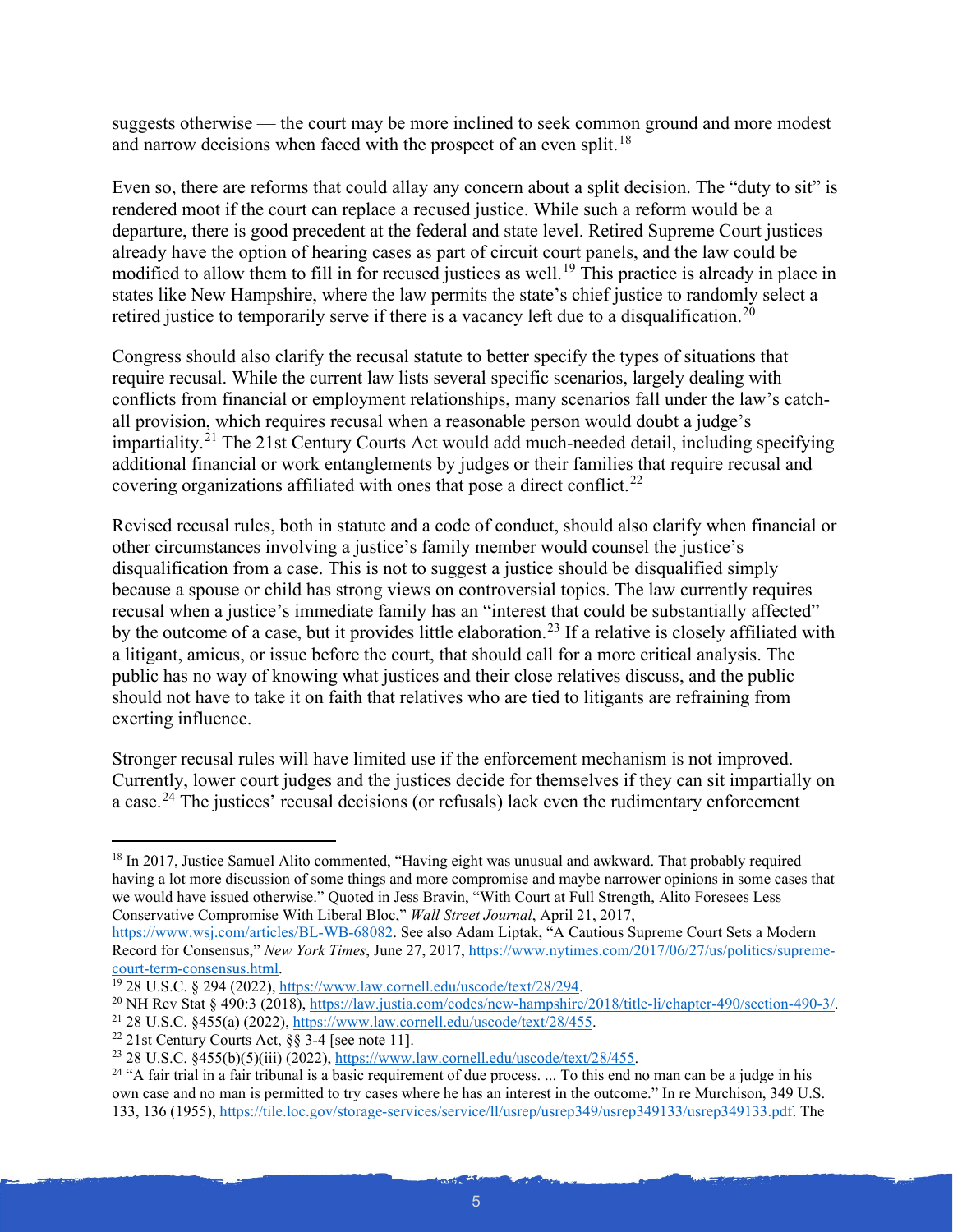mechanism that exists for lower courts, where failure to recuse can be grounds for vacating a decision on appeal.

New ethics rules, either as additions to the recusal statute or in a Supreme Court code of conduct, should seek to remove recusal decisions from the justice in question. This is especially important because the recusal statute defines many conflicts in terms of how a third party — a "reasonable person" — would view the judge's conduct. It is no criticism of a justice's temperament to note that they are poorly positioned to analyze their own conduct through this lens.

For model solutions, the court should look to the states. Some state courts, ranging from Texas to California, have rules that provide for a judge other than one with a potential conflict to make the disqualification decision.<sup>[25](#page-5-0)</sup> These state supreme courts typically refer a recusal motion to the full court or authorize a party to appeal a justice's refusal to recuse to the full court.<sup>[26](#page-5-1)</sup> The 21st Century Courts Act takes this approach as well, requiring justices to refer recusal motions to the full court.<sup>[27](#page-5-2)</sup> Alternatively, the code could create mechanisms like allowing a panel of circuit judges to issue an advisory opinion on whether a Supreme Court justice should recuse.

However it addresses recusal, bringing greater transparency to recusal decision-making must be a priority for a new code. Judges' and justices' reasons for recusal are often unstated; the Supreme Court's decisions and orders simply note if a justice did not participate in an opinion or proceeding. A Supreme Court code of conduct should call for the disclosure of the reason for any

[https://leginfo.legislature.ca.gov/faces/codes\\_displaySection.xhtml?lawCode=CCP&sectionNum=170.3;](https://leginfo.legislature.ca.gov/faces/codes_displaySection.xhtml?lawCode=CCP§ionNum=170.3)

court has restated this principle on numerous occasions. Examples include Aetna Life Ins. Co. v. Lavoie, 475 U.S. 813, 821-22 (1986); Marshall v. Jerrico, Inc., 446 U.S. 238, 242 (1980); Withrow v. Larkin, 421 U.S. 35, 46-47

<sup>(1975);</sup> Ward v. Vill. of Monroeville, 409 U.S. 57, 61-62 (1972); Tumey v. Ohio, 273 U.S. 510, 523 (1927).

<span id="page-5-0"></span><sup>&</sup>lt;sup>25</sup> See, e.g., Cal. Code Civ. P. 170.3(c)(5): "A judge who refuses to recuse himself or herself shall not pass upon his or her own disqualification or upon the sufficiency in law, fact, or otherwise, of the statement of disqualification filed by a party. In that case, the question of disqualification shall be heard and determined by another judge agreed upon by all the parties who have appeared or, in the event they are unable to agree within five days of notification of the judge's answer, by a judge selected by the chairperson of the Judicial Council, or if the chairperson is unable to act, the vice chairperson."

Utah R. Civ. P.  $63(c)(1)$ : "The judge who is the subject of the motion must, without further hearing or a response from another party, enter an order granting the motion or certifying the motion and affidavit or declaration to a reviewing judge[" https://casetext.com/rule/utah-court-rules/utah-rules-of-civil-procedure/part-vii-judgment/rule-63](https://casetext.com/rule/utah-court-rules/utah-rules-of-civil-procedure/part-vii-judgment/rule-63-disability-or-disqualification-of-a-judge) [disability-or-disqualification-of-a-judge.](https://casetext.com/rule/utah-court-rules/utah-rules-of-civil-procedure/part-vii-judgment/rule-63-disability-or-disqualification-of-a-judge) At the federal level, Article III judges may "bow out of the case or ask that the recusal motion be assigned to a different judge for a hearing," but the law does not require it. In re United States, 158 F.3d 26, 34 (1st Cir. 1998[\) https://casetext.com/case/in-re-united-states-24.](https://casetext.com/case/in-re-united-states-24)

<span id="page-5-1"></span><sup>&</sup>lt;sup>26</sup> See, e.g., Tex. R. App. P.  $\S$  16.3: "[t]he challenged justice or judge must either remove himself or herself from all participation in the case or certify the matter to the entire court … [t]he challenged justices or judge must not sit with the remainder of the court to consider the motion as to him or her" [https://www.txcourts.gov/media/1437631/texas](https://www.txcourts.gov/media/1437631/texas-rules-of-appellate-procedure-updated-with-amendments-effective-2117-with-appendices.pdf)[rules-of-appellate-procedure-updated-with-amendments-effective-2117-with-appendices.pdf;](https://www.txcourts.gov/media/1437631/texas-rules-of-appellate-procedure-updated-with-amendments-effective-2117-with-appendices.pdf) Alaska Stat.

 $22.20.020(c)$ : "If a judicial officer denies disqualification the question shall be heard and determined by ... the other members of the supreme court"

[https://www.touchngo.com/lglcntr/akstats/Statutes/Title22/Chapter20/Section020.htm.](https://www.touchngo.com/lglcntr/akstats/Statutes/Title22/Chapter20/Section020.htm) See also Matthew Menendez and Dorothy Samuels, Brennan Center for Justice*, Judicial Recusal Reform: Toward Independent Consideration of Disqualification*, (2016), 23 (note 47)[, https://www.brennancenter.org/our-work/research-reports/judicial-recusal](https://www.brennancenter.org/our-work/research-reports/judicial-recusal-reform-toward-independent-consideration-disqualification?msclkid=ce736735c4c511eca4005dd767210fdb)[reform-toward-independent-consideration-disqualification?msclkid=ce736735c4c511eca4005dd767210fdb;](https://www.brennancenter.org/our-work/research-reports/judicial-recusal-reform-toward-independent-consideration-disqualification?msclkid=ce736735c4c511eca4005dd767210fdb) Russel Wheeler and Malia Reddick, Institute for the Advancement of the American Legal System, *Judicial Recusal Procedures*, (June 2017), 5-8,

<span id="page-5-2"></span>[https://iaals.du.edu/sites/default/files/documents/publications/judicial\\_recusal\\_procedures.pdf.](https://iaals.du.edu/sites/default/files/documents/publications/judicial_recusal_procedures.pdf)  $\frac{27}{21}$ st Century Courts Act, § 3 [see note 11].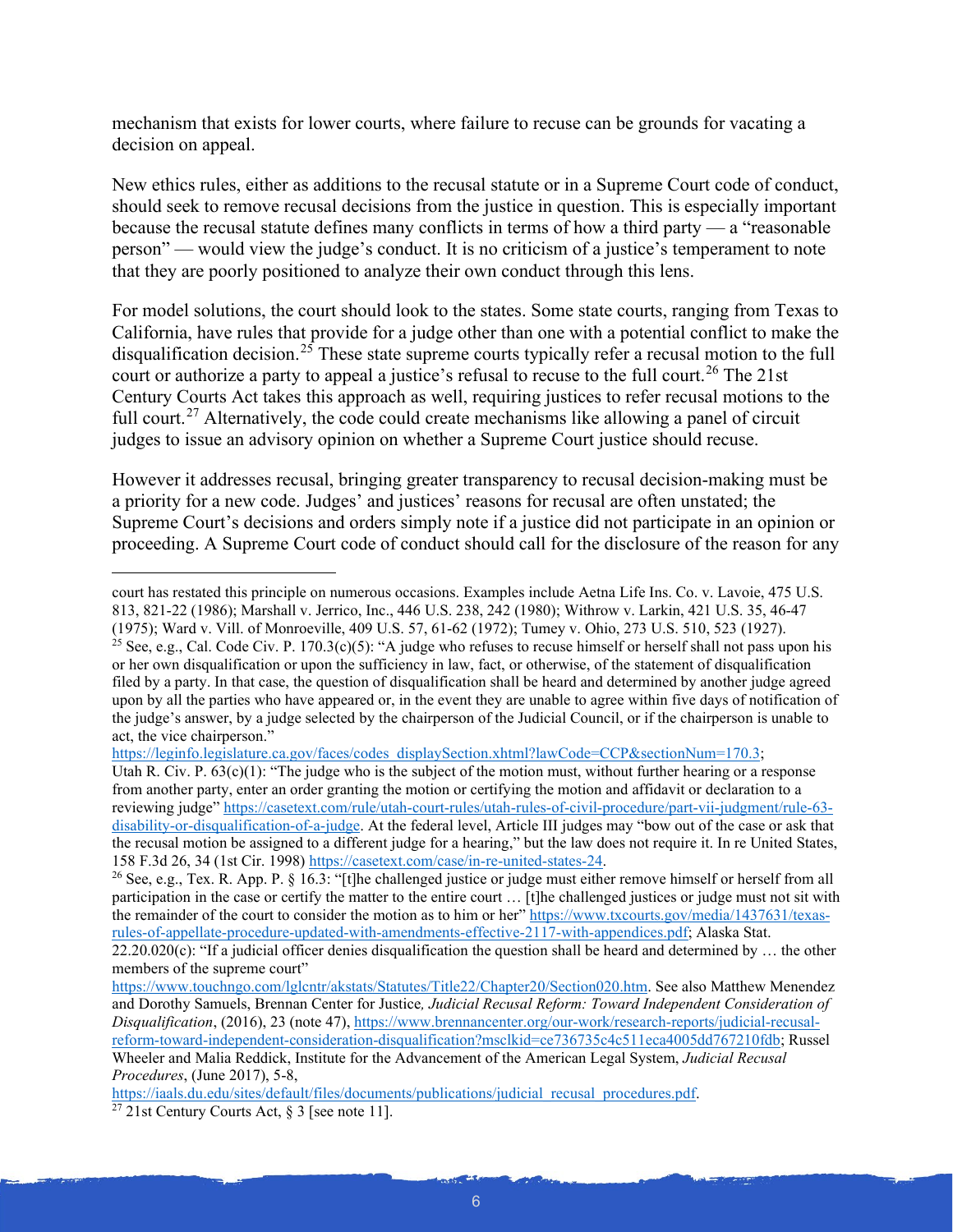voluntary recusal.[28](#page-6-0) This would promote the development of a body of precedent to support consistent application of recusal, assist judges in identifying situations that require actions like divestments so that they need not recuse in the future, and help to rebuild public faith in the court by reaffirming that the public and litigants have a right to know why an individual in such a consequential position must step away from presiding over a case.

### **Addressing Questionable Conduct**

Public actions that cast doubt on their impartiality are a common issue for Supreme Court justices, and any code of conduct for the court must provide guidance that helps justices avoid such actions, because even the appearance of impropriety can hurt the court. A few recent examples can both demonstrate the need for such guidance and illustrate the types of actions that should be directly addressed by a code of conduct.

The most direct form of questionable conduct is statements from justices themselves. Justices have offered public comments that would lead a reasonable person to conclude that their impartiality and judicial temperament is impaired. For example, during his 2018 confirmation process, then-Judge Brett Kavanaugh implied that he would retaliate for what he perceived as unfair treatment during the process. He described the allegations of sexual misconduct against him as a partisan conspiracy and said that "what goes around comes around."<sup>[29](#page-6-1)</sup> In another wellpublicized incident, in the midst of the 2016 presidential campaign, Justice Ruth Bader Ginsburg made public comments denigrating then-candidate Donald Trump. In an interview with the *New York Times,* she said: "I can't imagine what this place would be — I can't imagine what the country would be — with Donald Trump as our president."[30](#page-6-2) Both later apologized for their comments, but each instance underscores how justices can at times act in ways that raise questions about possible biases toward the subjects of their comments.<sup>[31](#page-6-3)</sup>

A second area of concern relates to justices' appearance before organizations that are perceived to be partisan — even if the organization does not identify as a political entity.<sup>[32](#page-6-4)</sup> While the code of conduct for federal judges encourages them to participate in charitable, educational, and civic

<span id="page-6-1"></span><sup>29</sup> *Nomination of the Honorable Brett M. Kavanaugh to be an Associate Justice of the Supreme Court of the United States*, Hearing before the Senate Judiciary Committee, 115th Cong. (September 27, 2018) (testimony of Brett Kavanaugh), [https://www.washingtonpost.com/news/national/wp/2018/09/27/kavanaugh-hearing-transcript.](https://www.washingtonpost.com/news/national/wp/2018/09/27/kavanaugh-hearing-transcript) <sup>30</sup> Adam Liptak, "Ruth Bader Ginsburg, No Fan of Donald Trump, Critiques Latest Term," *New York Times*, July

<span id="page-6-0"></span><sup>&</sup>lt;sup>28</sup> As the nonpartisan advocacy organization Fix the Court has noted, it was the court's practice in the late 1800s to give brief explanations for a justice's non-participation in a case. The practice ended for unknown reasons in 1904. Gabe Roth, "Explaining the Unexplained Recusals at the Supreme Court," Fix the Court, May 3, 2018. [https://fixthecourt.com/wp-content/uploads/2018/05/Recusal-report-2018-updated.pdf.](https://fixthecourt.com/wp-content/uploads/2018/05/Recusal-report-2018-updated.pdf)

<span id="page-6-2"></span><sup>10, 2016,</sup> [https://www.nytimes.com/2016/07/11/us/politics/ruth-bader-ginsburg-no-fan-of-donald-trump-critiques](https://www.nytimes.com/2016/07/11/us/politics/ruth-bader-ginsburg-no-fan-of-donald-trump-critiques-latest-term.html)[latest-term.html](https://www.nytimes.com/2016/07/11/us/politics/ruth-bader-ginsburg-no-fan-of-donald-trump-critiques-latest-term.html) (Downloaded January 14, 2019).

<span id="page-6-3"></span><sup>31</sup> Brett M. Kavanaugh, "I am an Independent, Impartial Judge," *Wall Street Journal*, October 4, 2018, [https://www.wsj.com/articles/i-am-an-independent-impartial-judge-1538695822?mod=e2tw;](https://www.wsj.com/articles/i-am-an-independent-impartial-judge-1538695822?mod=e2tw) Jessica Taylor, "Ginsburg Apologizes for 'Ill-Advised' Trump Comments," *NPR*, July 14, 2016,

[https://www.npr.org/2016/07/14/486012897/ginsburg-apologies-for-ill-advised-trump-comments.](https://www.npr.org/2016/07/14/486012897/ginsburg-apologies-for-ill-advised-trump-comments)

<span id="page-6-4"></span> $32$  Canon 5 directs a judge to refrain from holding office in a political organization, publicly endorse any political candidate, or make any contribution to a political candidate or organization and states that a judge may not engage in any other political activity. However, under Canon 4(C), a judge may assist nonprofit law-related organizations in planning fundraising activities and may be listed as an officer, director, or trustee. "Code of Conduct for United States Judges" [see note 9].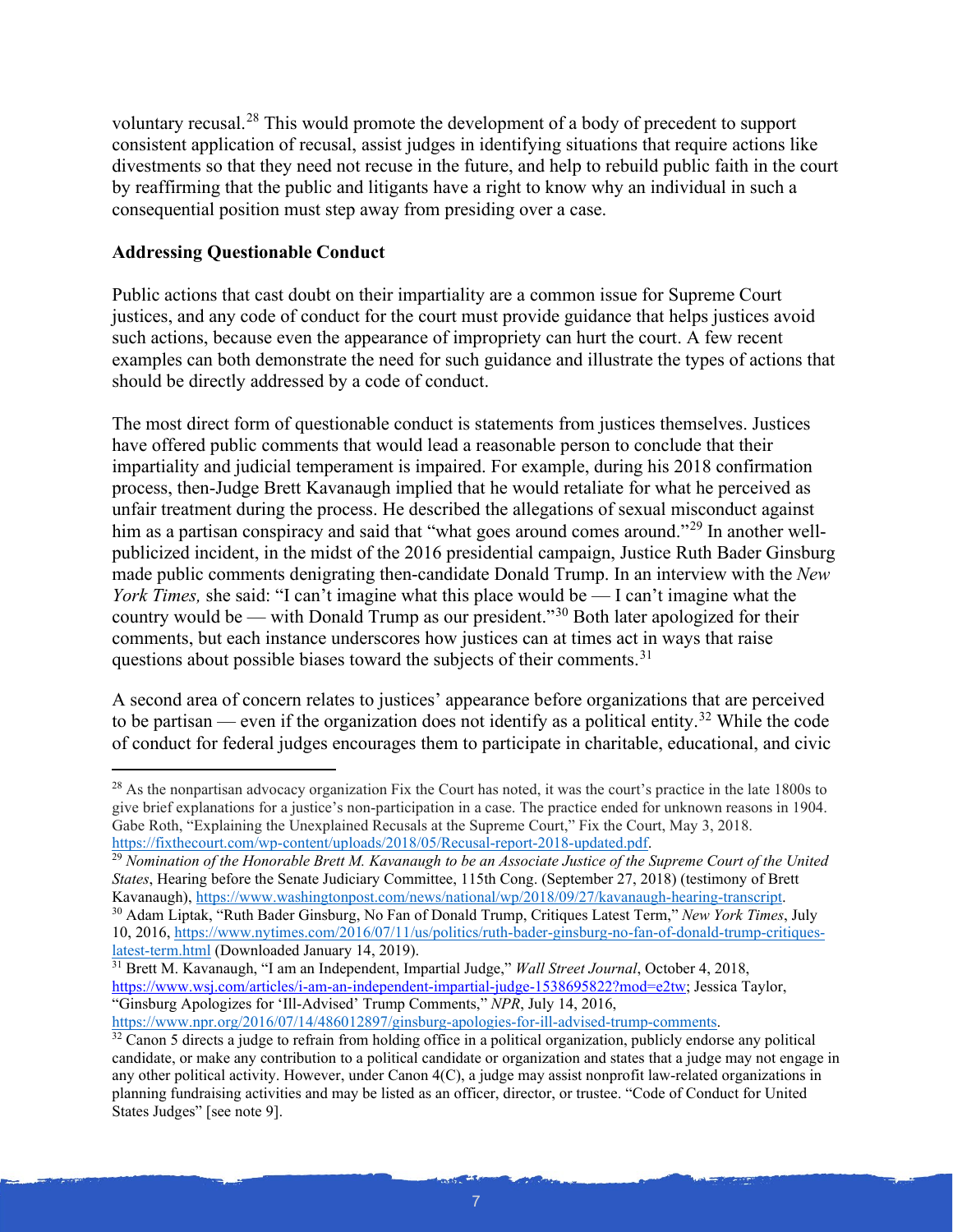activities, it prohibits them from participating in extrajudicial activities that "reflect adversely on the judge's impartiality."[33](#page-7-0) And the Judicial Conference already advises judges against participating in "law-related activity with political overtones" that would "give rise to an appearance of engaging in political activity."[34](#page-7-1)

In 2020, the Judicial Conference issued a draft advisory opinion which would have specified that "formal affiliation" with the conservative Federalist Society and the progressive American Constitution Society would be inappropriate.<sup>[35](#page-7-2)</sup> It was scrapped after nearly 200 federal court judges — many of whom were associated with the Federalist Society — voiced opposition.<sup>[36](#page-7-3)</sup>

Despite the opinion's retraction, its theory was sound. Justices Kavanaugh, Samuel Alito, Clarence Thomas, and Neil Gorsuch have all spoken at Federalist Society events.<sup>[37](#page-7-4)</sup> Like their conservative counterparts, Justices Ginsburg, Stephen Breyer, and Sonia Sotomayor have all spoken at various American Constitution Society events while serving on the court.<sup>[38](#page-7-5)</sup>

To avoid even the specter of bias, a Supreme Court code of conduct should advise justices to avoid affiliating with organizations that cast doubt on the justices' impartiality, as these distinctly ideological groups do. The code could mirror the example set by Chief Justice Roberts and Justice Elena Kagan, both of whom have avoided such appearances, potentially due to the heavy partisan perception these events create.<sup>[39](#page-7-6)</sup>

<span id="page-7-4"></span><sup>37</sup> Kalvis Golde, "At Federalist Society convention, Alito says religious liberty, gun ownership are under attack," *SCOTUSblog*, Nov. 13, 2020[, https://www.scotusblog.com/2020/11/at-federalist-society-convention-alito-says](https://www.scotusblog.com/2020/11/at-federalist-society-convention-alito-says-religious-liberty-gun-ownership-are-under-attack/)[religious-liberty-gun-ownership-are-under-attack/;](https://www.scotusblog.com/2020/11/at-federalist-society-convention-alito-says-religious-liberty-gun-ownership-are-under-attack/) "Justice Clarence Thomas at the Federalist Society," C-SPAN, September 8, 2018, [https://www.c-span.org/video/?450905-1/justice-clarence-thomas-speaks-federalist-society;](https://www.c-span.org/video/?450905-1/justice-clarence-thomas-speaks-federalist-society) Richard Wolf, "Supreme Court Justice Brett Kavanaugh Gets Hero's Welcome from Conservative Federalist Society," *USA Today*, Nov. 14, 2019[, https://www.usatoday.com/story/news/politics/2019/11/14/brett-kavanaugh](https://www.usatoday.com/story/news/politics/2019/11/14/brett-kavanaugh-supreme-court-justice-federalist-society/4195854002/)[supreme-court-justice-federalist-society/4195854002/;](https://www.usatoday.com/story/news/politics/2019/11/14/brett-kavanaugh-supreme-court-justice-federalist-society/4195854002/) Mariana Alfaro, "Gorsuch to headline GOP lineup of speakers at Federalist Society; media barred from his speech," *Washington Post*, February 4, 2022,

<span id="page-7-0"></span><sup>&</sup>lt;sup>33</sup> "Code of Conduct for United States Judges," Canon 4 [see note 9].

<span id="page-7-1"></span><sup>&</sup>lt;sup>34</sup> Judicial Conference Committee on Codes of Conduct, "Participation in Educational Seminars Sponsored by Research Institutes, Think Tanks, Associations, Public Interest Groups, or Other Organizations Engaged in Public Policy Debates," Advisory Opinion No. 116, February 2019[, https://www.uscourts.gov/sites/default/files/guide](https://www.uscourts.gov/sites/default/files/guide-vol02b-ch02-2019_final.pdf)[vol02b-ch02-2019\\_final.pdf.](https://www.uscourts.gov/sites/default/files/guide-vol02b-ch02-2019_final.pdf)

<span id="page-7-2"></span><sup>&</sup>lt;sup>35</sup> Judicial Conference Committee on Codes of Conduct, "Judges' Involvement With the American Constitution Society, the Federalist Society, and the American Bar Association," Exposure Draft Advisory Opinion No. 116, January 2020[, http://eppc.org/wp-content/uploads/2020/01/Guide-Vol02B-Ch02-AdvOp11720OGC-ETH-2020-01-](http://eppc.org/wp-content/uploads/2020/01/Guide-Vol02B-Ch02-AdvOp11720OGC-ETH-2020-01-20-EXP-1.pdf) [20-EXP-1.pdf.](http://eppc.org/wp-content/uploads/2020/01/Guide-Vol02B-Ch02-AdvOp11720OGC-ETH-2020-01-20-EXP-1.pdf)

<span id="page-7-3"></span><sup>&</sup>lt;sup>36</sup> Letter from Federal Judges to Robert Deyling, Assistant General Counsel, Administrative Office of the United States Courts, regarding Advisory Opinion No. 117, March 18, 2020[, https://int.nyt.com/data/documenthelper/6928](https://int.nyt.com/data/documenthelper/6928-judges-respond-to-draft-ethics/53eaddfaf39912a26ae7/optimized/full.pdf#page=1) [judges-respond-to-draft-ethics/53eaddfaf39912a26ae7/optimized/full.pdf#page=1.](https://int.nyt.com/data/documenthelper/6928-judges-respond-to-draft-ethics/53eaddfaf39912a26ae7/optimized/full.pdf#page=1)

[https://www.washingtonpost.com/politics/2022/02/04/gorsuch-federalist-society-supreme-court/.](https://www.washingtonpost.com/politics/2022/02/04/gorsuch-federalist-society-supreme-court/)

<span id="page-7-5"></span><sup>38</sup> *Private: Justice Ruth Bader Ginsburg to Address ACS National Convention*, AMERICAN CONST. SOC. (Mar, 1, 2012) [https://www.acslaw.org/expertforum/justice-ruth-bader-ginsburg-to-address-acs-national-convention/;](https://www.acslaw.org/expertforum/justice-ruth-bader-ginsburg-to-address-acs-national-convention/) "Conversation with Supreme Court Justice Sonia Sotomayor," C-SPAN, June 8, 2018[, https://www.c-](https://www.c-span.org/video/?446713-1/conversation-supreme-court-justice-sonia-sotomayor)

[span.org/video/?446713-1/conversation-supreme-court-justice-sonia-sotomayor;](https://www.c-span.org/video/?446713-1/conversation-supreme-court-justice-sonia-sotomayor) "United States Supreme Court Justice Stephen Breyer in Conversation with Dean Alan Morrison, Introduced by Judge Ketanji Brown Jackson," American Constitution Society, June 8, 2017[, https://www.acslaw.org/video/united-states-supreme-court-justice](https://www.acslaw.org/video/united-states-supreme-court-justice-stephen-breyer-in-conversation-with-dean-alan-morrison-introduced-by-judge-ketanji-brown-jackson/)[stephen-breyer-in-conversation-with-dean-alan-morrison-introduced-by-judge-ketanji-brown-jackson/.](https://www.acslaw.org/video/united-states-supreme-court-justice-stephen-breyer-in-conversation-with-dean-alan-morrison-introduced-by-judge-ketanji-brown-jackson/)

<span id="page-7-6"></span><sup>&</sup>lt;sup>39</sup> As Supreme Court reporter Adam Liptak said, "By not attending [the annual conventions of the American Constitution Society and Federalist Society], Kagan and [Roberts] are really showing the way. It is such a small thing, to simply stay at home. … There is so much evidence of politicization in the Court and there is no need for the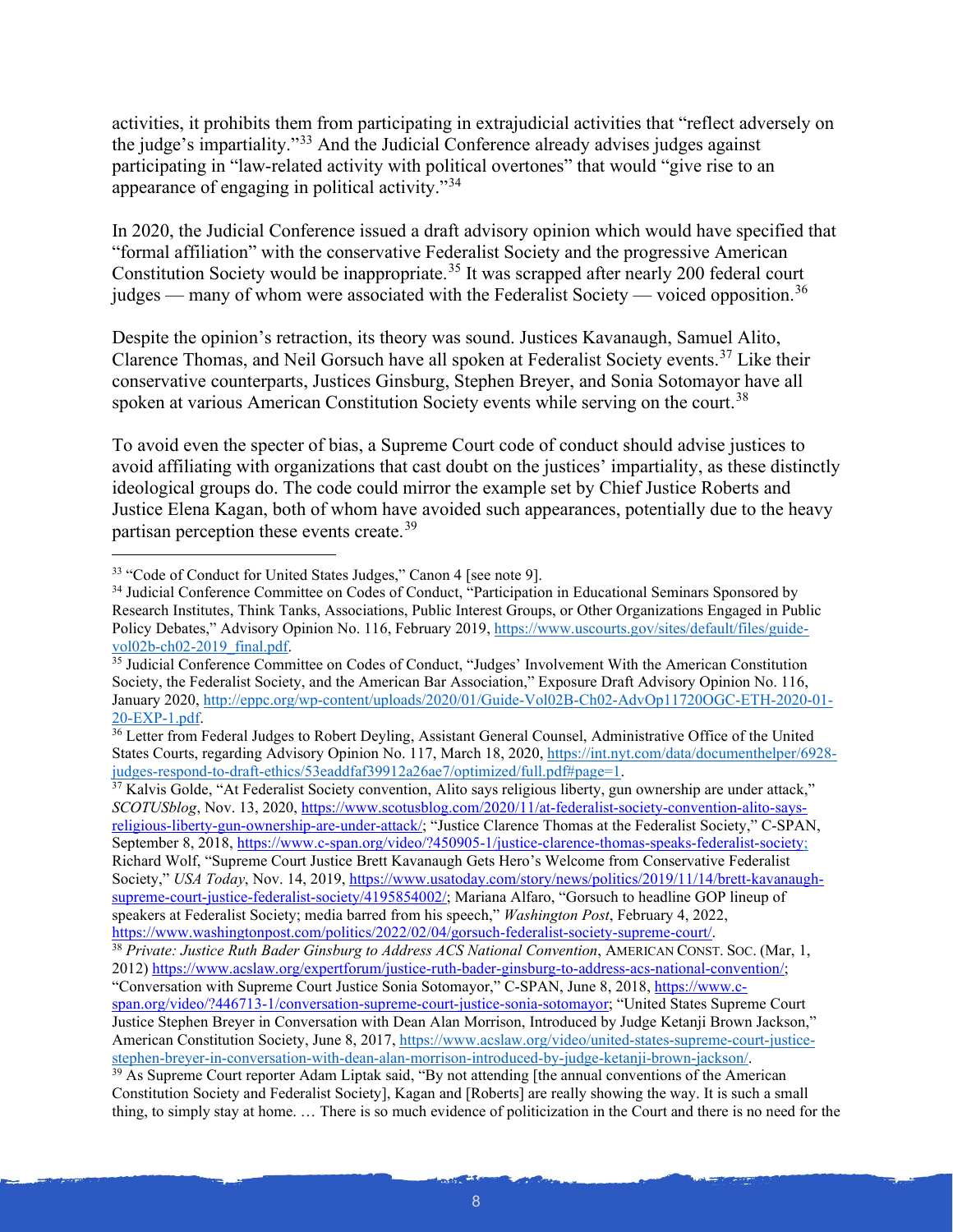Public comments and organizational affiliations are not the extent of potential questionable conduct by justices. A code of conduct provides an opportunity for guidance on issues discussed elsewhere in this testimony, including recusals based on the conduct of a spouse or prior participation in a case before the court,<sup>[40](#page-8-0)</sup> private travel paid for by litigants before the court,<sup>[41](#page-8-1)</sup> and participation in events funded by litigants and potential beneficiaries of the court's decisionmaking.[42](#page-8-2)

#### **Improving Disclosures**

Disclosure is a cornerstone of government ethics rules, giving the public insight into potential conflicts of interest and helping officials identify situations that would require their recusal. As mentioned above, Supreme Court justices are covered by some portions of the Ethics in Government Act's disclosure requirements. But, as my colleague Dylan Hedtler-Gaudette testified to this subcommittee last fall, they are not currently covered by some key disclosure requirements that other officials follow.[43](#page-8-3) And given the unique circumstances facing the justices, they should be required to disclose certain things not currently in the law.

The Ethics in Government Act of 1978 requires justices to disclose financial assets like stocks. Despite this, there are examples of judges at all levels — including the Supreme Court — who presided over a case where evidence of a conflict later emerged.[44](#page-8-4) The Act should be amended to require the justices to file periodic reports whenever they make securities transactions over \$1,000, bringing them in line with members of Congress and certain categories of executive

members to add to it." Interview with Adam Liptak, March 26, 2020 (on file with authors), cited in *Above the Fray*, note 75 [see note 1].

<span id="page-8-0"></span><sup>40</sup> Justice Kagan's vote to uphold the Affordable Care Act also caused controversy, as she had served as solicitor general under the Obama administration before joining the court. Warren Richey, "Would Elena Kagan Bow Out of a Health-Care Reform Case?" *Christian Science Monitor*, July 15, 2012,

[https://www.csmonitor.com/USA/Politics/2010/0715/Would-Elena-Kagan-bow-out-of-a-health-care-reform](https://www.csmonitor.com/USA/Politics/2010/0715/Would-Elena-Kagan-bow-out-of-a-health-care-reform-case?msclkid=321f7584c4c811eca143a93b8ca0b24f)[case?msclkid=321f7584c4c811eca143a93b8ca0b24f.](https://www.csmonitor.com/USA/Politics/2010/0715/Would-Elena-Kagan-bow-out-of-a-health-care-reform-case?msclkid=321f7584c4c811eca143a93b8ca0b24f)

<span id="page-8-1"></span> $\frac{41}{41}$  In a widely reported incident in 2004, the late Justice Antonin Scalia participated in a hunting trip with then-Vice President Dick Cheney, mere weeks after the Supreme Court had agreed to hear a case that had been brought against the vice president. Dan Collins, "Scalia-Cheney Trip Raises Eyebrows," CBS News, January 17, 2004.<br>https://www.cbsnews.com/news/scalia-cheney-trip-raises-eyebrows/ (Downloaded January 25, 2019).

<span id="page-8-2"></span> $\frac{42 \text{ In } 2011$ , Common Cause requested then-Attorney General Eric Holder to investigate whether Justices Scalia and Thomas should have recused themselves from Citizens United, as both justices had attended private events hosted by Koch Industries, which stood to benefit financially from a decision favoring Citizens United. Sam Stein, "Justices Scalia and Thomas's Attendance at Koch Event Sparks Judicial Ethics Debate," *HuffPost*, October 20, 2010, [https://www.huffpost.com/entry/scalia-thomas-koch-industries\\_n\\_769843.](https://www.huffpost.com/entry/scalia-thomas-koch-industries_n_769843)

<span id="page-8-3"></span><sup>43</sup> Hedtler-Gaudette, *Judicial Ethics and Transparency* [see note 1].

<span id="page-8-4"></span><sup>&</sup>lt;sup>44</sup> For example, Justice Breyer participated in oral argument in Federal Energy Regulatory Commission v. Electric Power Supply Association, even though his wife owned stock in the defendant's company. After argument, a reporter asked Justice Breyer about the conflict; Justice Breyer's wife sold the stock, but Breyer did not recuse himself from the case. Tony Mauro, "Looking for Conflicts at High Court," *Law.com*, October 22, 2015, <https://www.law.com/2015/10/22/how-supreme-court-justices-check-for-conflicts-of-interest> (last accessed April 25, 2022); James Grimaldi, Coulter Jones, and Joe Palazzolo, "131 Federal Judges Broke the Law by hearing Cases Where They had a Financial Interest," *Wall Street Journal*, Sept. 28, 2021, [https://www.wsj.com/articles/131](https://www.wsj.com/articles/131-federal-judges-broke-the-law-by-hearing-cases-where-they-had-a-financial-interest-11632834421) [federal-judges-broke-the-law-by-hearing-cases-where-they-had-a-financial-interest-11632834421.](https://www.wsj.com/articles/131-federal-judges-broke-the-law-by-hearing-cases-where-they-had-a-financial-interest-11632834421)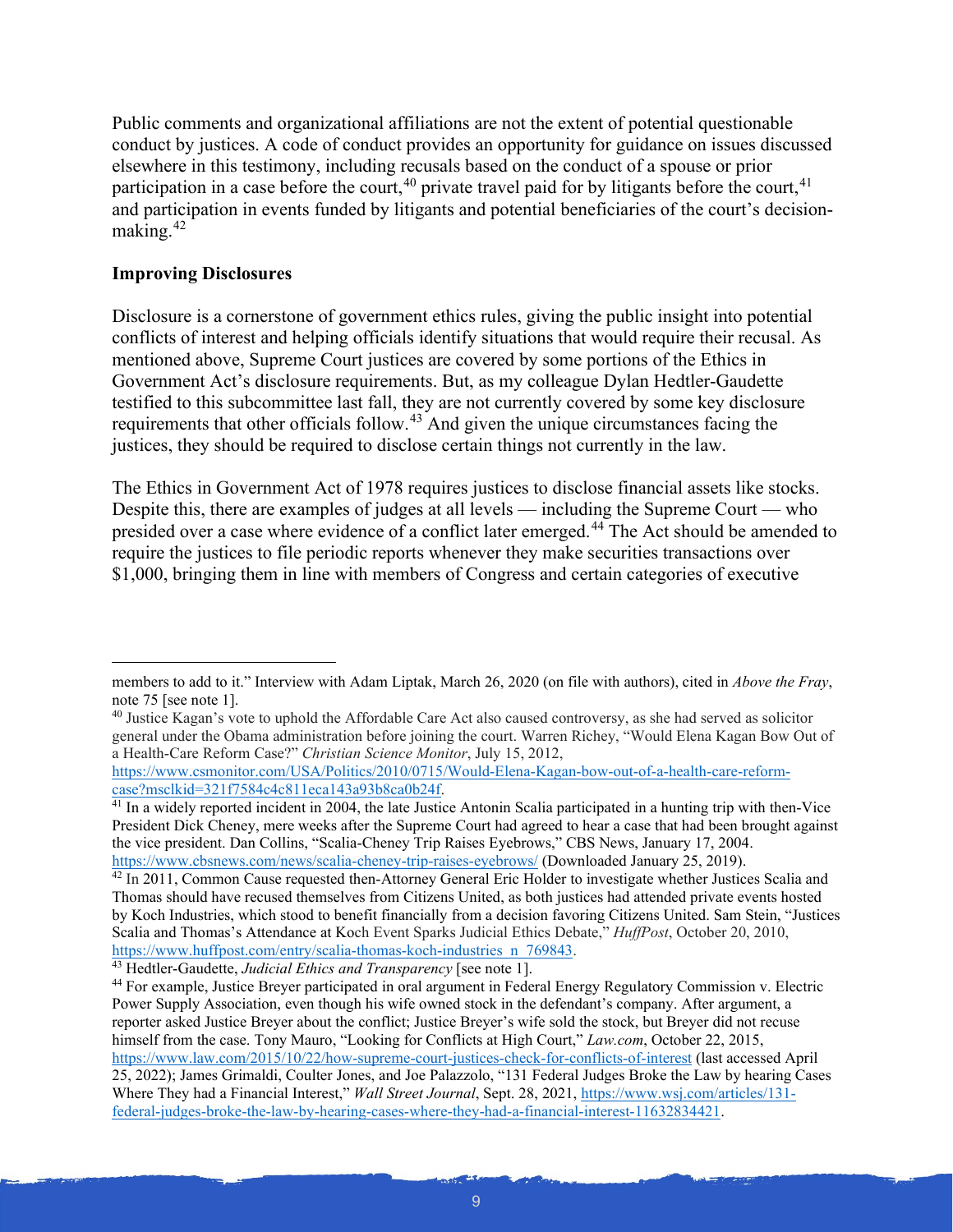officials.[45](#page-9-0) It should also be amended to require all financial disclosure documents to be available online  $46$ 

To minimize the likelihood of conflicts, a code of conduct should also direct justices to divest from individual stocks or place their assets in a blind trust.[47](#page-9-2) Here, executive branch practices provide a useful model. It has been standard practice in recent decades for most presidents to use blind trusts or non-conflicting assets, and senior officials typically divest problematic assets.<sup>[48](#page-9-3)</sup>

Because of the unique expectations of impeccable impartiality and even-handed judgment placed on judges, litigants and the public should also have access to certain non-financial information about the justices. Current processes for reporting public and private appearances by the justices are not adequate.[49](#page-9-4) Since it is the appearances themselves that could color the public's perception of impartiality, public disclosure and improved access to information about these extrajudicial engagements are critical. $50$ 

Ethics reforms should include robust rules requiring timely disclosure of justices' appearances, regardless of their financial component; such rules would go a long way toward improving the public's awareness of the justices' actions, while also requiring judges and justices to scrutinize their extrajudicial conduct carefully so as to avoid the appearance of impropriety. Justices should also be required to disclose positions they hold in social and political groups, two categories of organizations currently exempted from the Ethics in Government Act's reporting requirements.<sup>[51](#page-9-6)</sup>

Finally, because the integrity of the judicial process is the responsibility of everyone who participates, Congress should also strengthen the reporting rules for parties and amici who appear before the court. There have been multiple proposals, including in the 21st Century Courts Act,

<span id="page-9-3"></span><sup>48</sup> Project On Government Oversight, *Above the Fray*, 17 [see note 1]; Walter Shaub, "Conflicts of Interest," in Brookings Institution, *If It's Broke, Fix It* (2021), 12[, https://www.brookings.edu/wp](https://www.brookings.edu/wp-content/uploads/2021/02/Brookings-Report-If-its-Broke-Fix-it.pdf)[content/uploads/2021/02/Brookings-Report-If-its-Broke-Fix-it.pdf.](https://www.brookings.edu/wp-content/uploads/2021/02/Brookings-Report-If-its-Broke-Fix-it.pdf)

<span id="page-9-0"></span><sup>45</sup> Ethics in Government Act of 1978, 5 U.S.C. App.,

[https://www.govinfo.gov/app/details/USCODE-2010-title5/USCODE-2010-title5-app-ethicsing;](https://www.govinfo.gov/app/details/USCODE-2010-title5/USCODE-2010-title5-app-ethicsing) Hedtler-Gaudette, *Judicial Ethics and* Transparency [see note 1].

<span id="page-9-1"></span><sup>46</sup> The Courthouse Ethics and Transparency Act, H.R. 5720, 117th Cong. (2021), which the House passed late last year, would achieve both of these aims.

<span id="page-9-2"></span> $47$  7 Canon 4(D)(3) of the "Code of Conduct for United States Judges" directs judges to "divest investments and other financial interests that might require frequent disqualification" [see note 9].

<span id="page-9-4"></span><sup>&</sup>lt;sup>49</sup> Justices report some of these activities in their financial disclosures. But those disclosures are triggered not by the fact of the appearance, but by reimbursements for transportation, lodging, or meals. The rules for judicial financial disclosures require judges to report reimbursements from any single source that are individually worth more than \$166 and in aggregate worth more than \$415. Thus, an appearance that only resulted in a \$40 parking reimbursement would not have to be reported, nor would an appearance that did not result in a reimbursement. Judicial Conference of the United States, *Guide to Judiciary Policy*, vol. 2D, ch. 3 § 330, [https://www.uscourts.gov/sites/default/files/guide-vol02d.pdf.](https://www.uscourts.gov/sites/default/files/guide-vol02d.pdf)

<span id="page-9-5"></span><sup>50</sup> Security concerns are often raised as a reason to disfavor this sort of disclosure. POGO has long advocated for a system that serves both the public's interest in transparency while making necessary accommodations for the justices' safety.

<span id="page-9-6"></span> $51$  5 U.S.C. App.  $\S 102(a)(6)(A)$  (2022),

[https://uscode.house.gov/view.xhtml?req=\(title%3a5a+section%3a102+edition%3aprelim\)&msclkid=b344428fc4c9](https://uscode.house.gov/view.xhtml?req=(title%3a5a+section%3a102+edition%3aprelim)&msclkid=b344428fc4c911ec86f8b8158f801939) [11ec86f8b8158f801939.](https://uscode.house.gov/view.xhtml?req=(title%3a5a+section%3a102+edition%3aprelim)&msclkid=b344428fc4c911ec86f8b8158f801939)